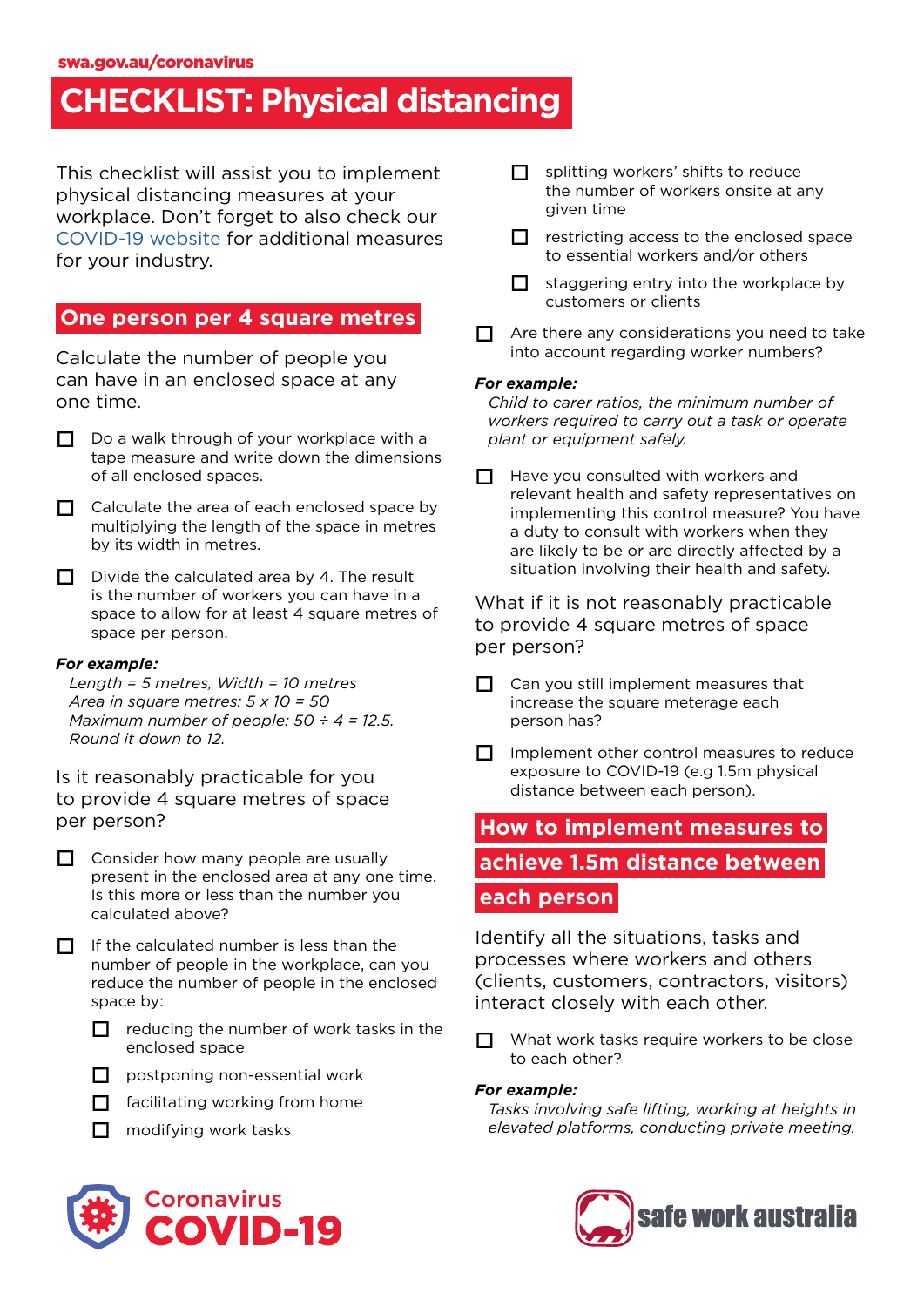# **CHECKLIST: Physical distancing**

 $\Box$  What are the situations where workers interact closely with customers or clients?

#### *For example:*

*Customers at the cash register, child care workers, washing someone's hair over a basin.*

 Does the layout of the workplace, including entry and exits, require workers and/or others to be close to each other?

#### *For example:*

*Dining room tables in the break areas, office desks next to each other, data centre racks in close proximity.*

 $\Box$  Do workers and/or customers or clients travel together in vehicles?

Identify the situations tasks and processes where it is reasonably practicable for workers and others to keep 1.5m away from each other.

 $\Box$  Can you change the layout of your workplace?

#### *For example:*

*Can you move work stations and plant further apart? Can you restrict customer or client movement to a particular part of the workplace? 1.5m distancing includes both side to side and back to back.*

 $\Box$  Can you modify the way workers and others interact with each other?

#### *For example:*

*Can put in physical barriers that minimise contact between workers and others (e.g Perspex shield)*

*Is there a way to manage doorways more effectively to avoid congestion? (e.g. one door marked for entry only, the other for exits, or keeping some entrance doors open, if safe to do so).*

□ Can you modify how staff gather, meet and train together?

#### *For example:*

*Use electronic communication such as tele and video conferencing for meetings and training. Ensure face-to-face time is limited.* 

 $\Box$  Can you modify the use of workplace facilities?

#### *For example:*

*Reduce the number of workers utilising common areas at a given time by staggering meal breaks and start times.*

- Review regular deliveries. Can you request contactless delivery? Check systems for e-invoicing are in place.
- $\Box$  Identify and address, so far as reasonably practicable, any other risks that may arise if workers and others are required to practice physical distancing.
- $\Box$  Have you consulted with workers and relevant health and safety representatives on implementing this control measure. You have a duty to consult with workers when they are likely to be or are directly affected by a situation involving their health and safety.

Put in place measures to communicate and remind workers of the need to practice physical distancing

- $\Box$  Put signs around the workplace and create wall or floor markings to identify 1.5m distance. Your staff could wear a badge as a visual reminder to themselves and each other
- $\Box$  Provide physical distancing markers on the floor in areas where customers line up or where workers perform tasks.

### **Close contact work tasks**

You may have particular work tasks that, due to their nature of the work or for work health and safety reasons, can only be performed if workers are in close contact.

Identify and implement measures to reduce the amount of time workers spend in close contact.

 Is the work task essential? Can it be postponed?